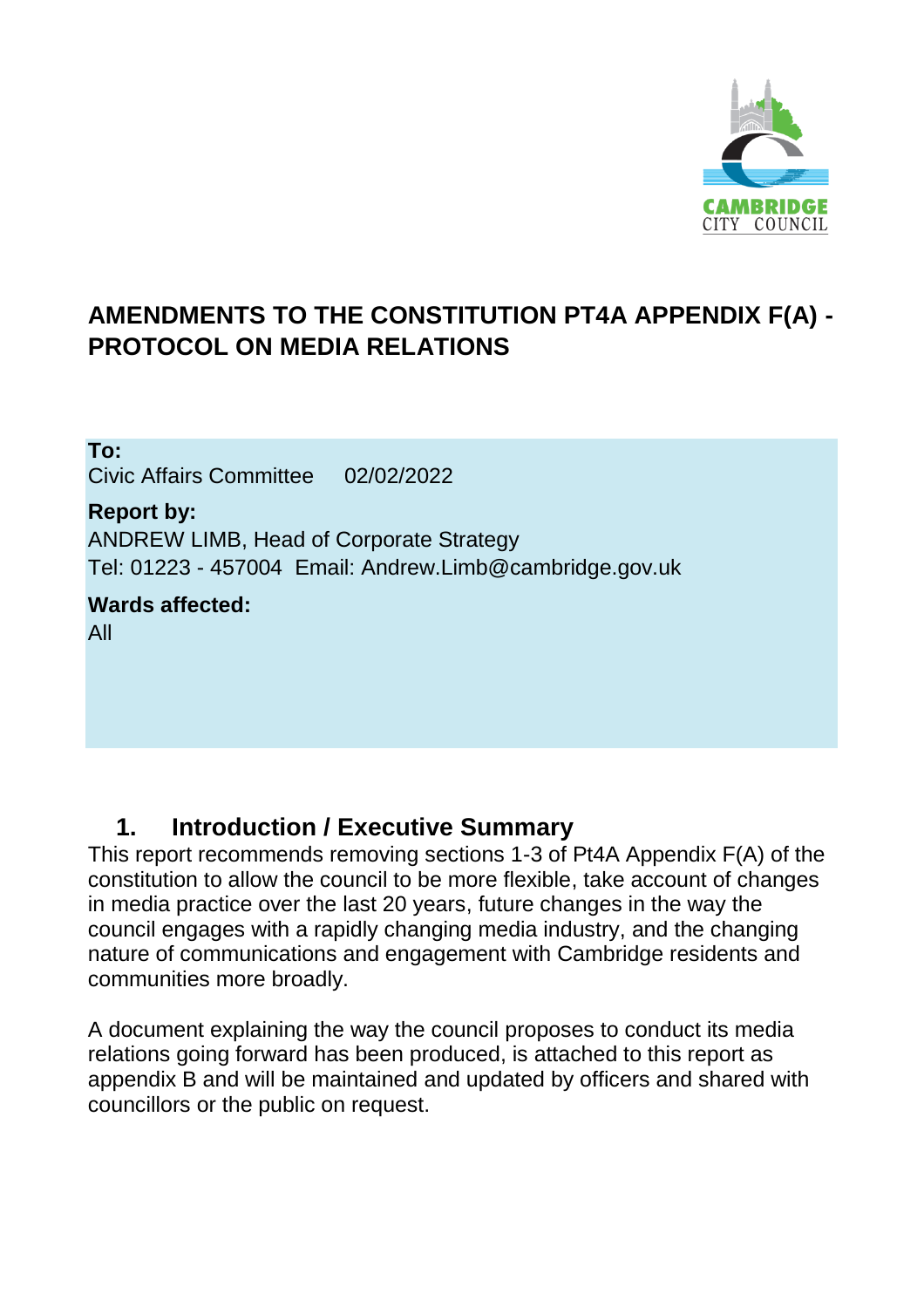This report does not recommend removing or changing sections 4 and 5 of that part of the constitution, the parts that deal with party political publicity and publicity in the run-up to elections.

#### **2. Recommendations**

That Civic Affairs Committee recommends to Council that sections 1-3 of Pt4A Appendix F(A) of the constitution be deleted, as illustrated in Appendix A of this report.

#### **3. Background**

The Council interacts with the media as part of its communication and engagement activities. The purpose is to ensure residents, businesses and other stakeholders receive accurate and timely information about the work of the council, its policies and services.

This can be through pro-active publication of material as a change in service or policy arises, or re-actively in response to stories or information published about the council by others.

Councils are required to consider the national [Code of Recommended](https://assets.publishing.service.gov.uk/government/uploads/system/uploads/attachment_data/file/5670/1878324.pdf)  [Guidance on Local Authority Publicity](https://assets.publishing.service.gov.uk/government/uploads/system/uploads/attachment_data/file/5670/1878324.pdf) in their communication activity.

Several years ago a protocol on media relations was incorporated into Cambridge City Council's constitution as Pt4A Appendix F(A). This stipulates the process for producing and approving council press releases, media statements and letters to media organisations. It was produced before the advent of social media and rolling news and has not been updated since.

It is unusual for councils to set out the detail of processes for media relations in their constitutions. Some councils do include sections on media relations, but few if any prescribe the process for issuing media releases, for instance, in the same level of detail as Cambridge City does.

While the process as set out is clear for straightforward media relations such as issuing press releases, it has not kept pace with changes in the media industry. At times the process defined in the protocol, and the degree of prescription has felt constraining for officers and members seeking to ensure accurate information is provided to the media in a timely way, and it has not placed professional communications advice to the fore.

Since the media protocol was incorporated into the council's constitution, the way the media works, and the way the council engages with its communities, has changed significantly. Rather than being dominated by a printed daily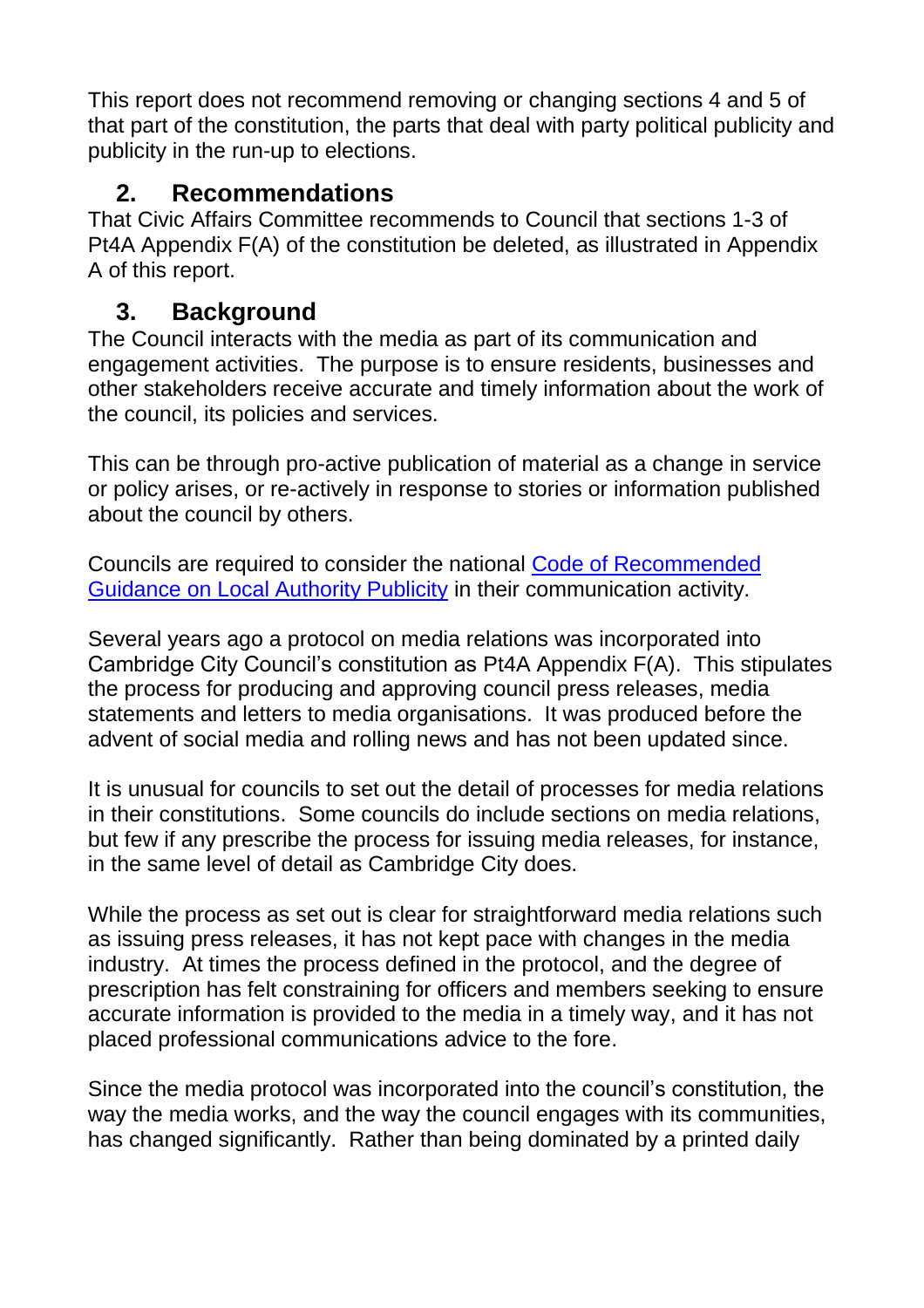newspaper, local media activity is now more focused on digital communications which don't have a set print deadline as such but operate more on a 24/7 "rolling news" basis.

Recent years have also seen the rapid increase in prominence of social media as a very dynamic platform for news and information to be disseminated. The Council is keen to modernise the way it engages with the media and its communities, and senior officers have reviewed the way the council manages its corporate communications over the past years, learning from the Local Government Association and from comparable councils.

Through this review, officers have identified a need to place communications professionals more clearly at the heart of the council's communications activity than the media protocol prescribes, in the same way that professional officers lead on other areas of council business (such as finance, HR, legal, ICT etc.).

As part of this move to modernize and professionalise the councils communications activity, the council has, through the 2021 Medium Term Financial Strategy, provided resources to recruit additional members to the corporate communications team. This will allow a greater degree of professional communications expertise to be used in developing clear communications materials and making the most of modern media tools and techniques.

These improvements do not change the member responsibility for council press relations, and it is envisaged that councillors (usually Executive councillors) will continue in the majority of instances to sign off press releases, in conjunction with senior officers, as before. (As before, there may also be occasions when a media statement needs to be issued by officers urgently when an Executive councillor is not available, or when the nature of the subject matter requires it).

Similarly, members of other groups on the council will continue to have their contact details provided on council press releases, and all councillors will continue to receive all council press releases when they are published.

Appendix B shows the process envisaged for media relations in normal circumstances. Variance from this would usually be with the approval of the Chief Executive or other appropriate senior officer. This process note will be maintained by the Corporate Communications Manager, and any significant changes to it will be communicated to councillors.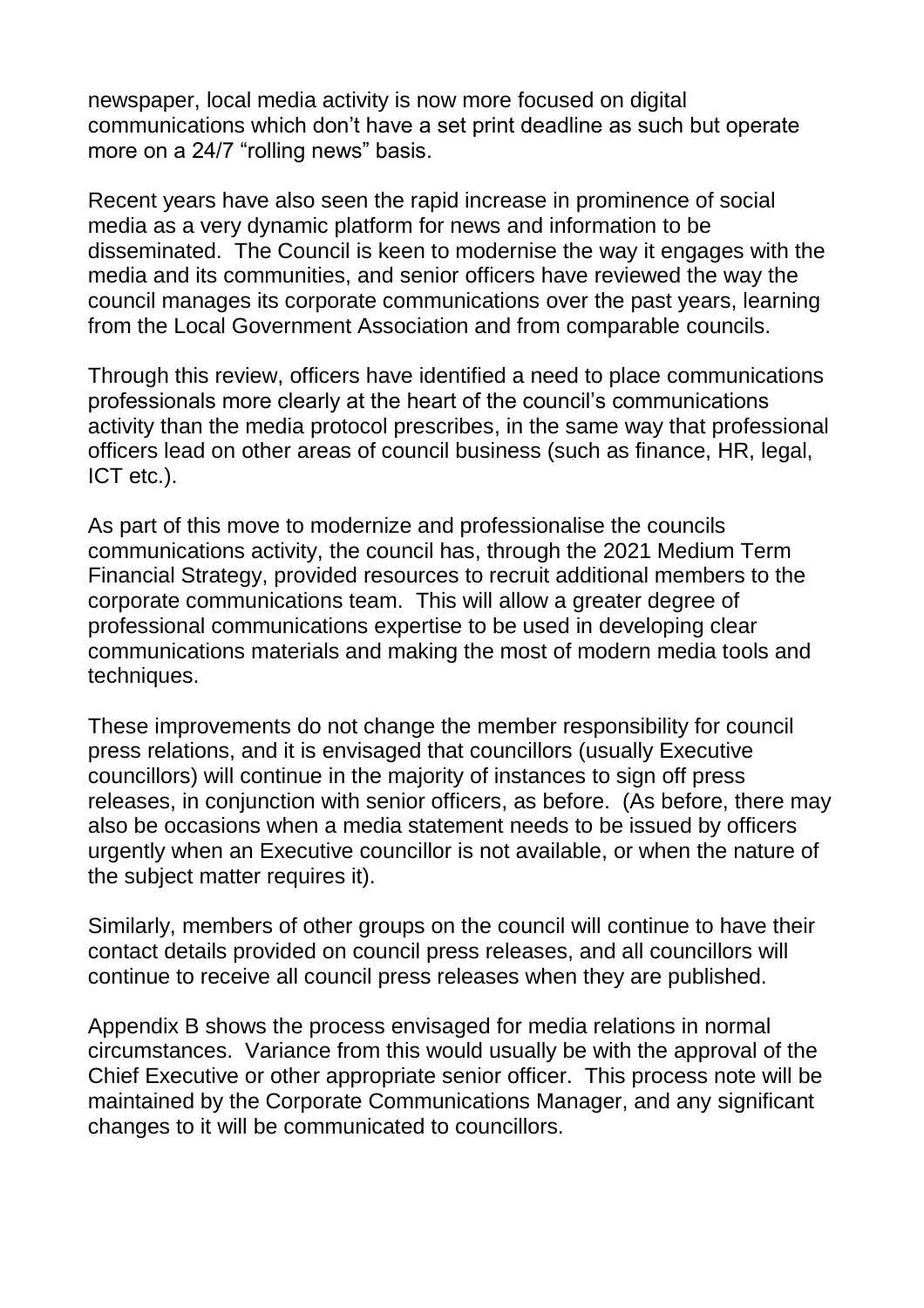Removing sections 1-3 of that part of the constitution will allow the council to continue to adapt and change its approach in the future as the communications function learns by doing what works well; and, as the media world the council operates in continues to evolve without having to bring a report to council on changes to the constitution.

This would bring Cambridge city council into line with other councils and help the council to become the more modern, dynamic, flexible and responsive organisation we aspire to be.

### **4. Implications**

#### **a) Financial Implications**

There are no financial implications of this change to the constitution.

#### **b) Staffing Implications**

Removing this text from the constitution will not have staff implications. The implications of adopting a more modern approach to media relations (as described in Appendix B) will be that the skills and experience of the corporate communications team are more fully utilised, and officers in other services are better supported in communicating their policies and services.

#### **c) Equality and Poverty Implications**

An Equality & Poverty Impact Assessment has not been conducted as it is the report author's view that removing this text from the constitution does not have tangible equality or poverty implications.

**d) Net Zero Carbon, Climate Change and Environmental Implications** Removing this text from the constitution will not have carbon or climate change implications.

**e) Procurement Implications**

n/a.

#### **f) Community Safety Implications**

n/a.

## **5. Consultation and communication considerations**

This recommendation relates to the way an internal operation of a council function is prescribed in the constitution, and therefore does not have impacts on members of the public who use the council's services that would merit consultation or communication.

The wider changes to the way the council's communication function works in the future will be communicated to staff, and to media outlets, in due course.